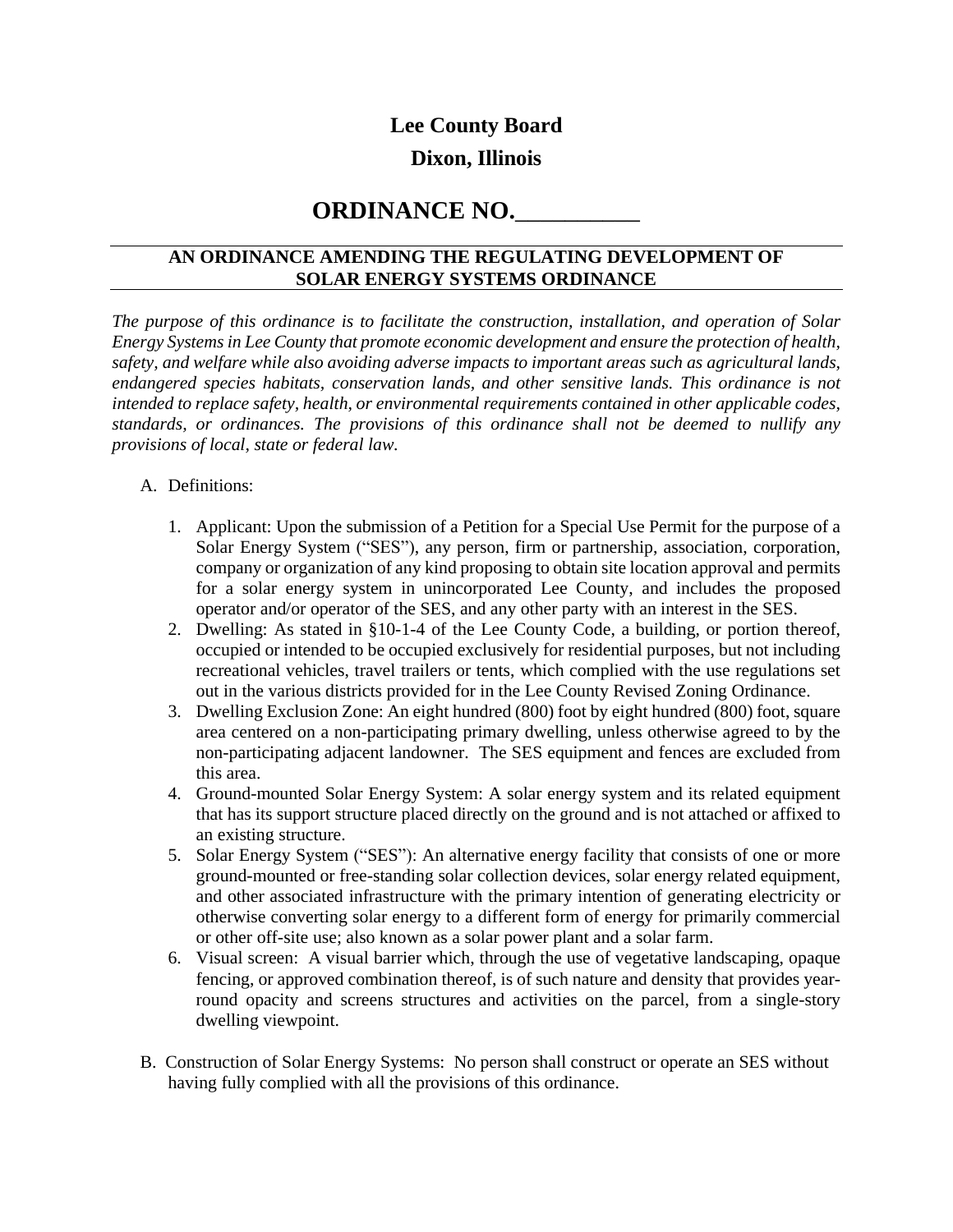- C. Permits Required: No person shall construct or operate an SES without first obtaining both a special use permit and a building permit.
- D. Special Use: An SES may be permitted in the Ag-1, I-1, I-2, and I-3 districts as a special use, in accordance with the following regulations and design standards.
	- 1. Design standards. The design standards and bulk regulations listed in §10-9-3 of the Lee County Code for setbacks, lot size, lot coverage, lot area, height; §10-14-3 of the Lee County Code for fences and §10-12-10 of the Lee County Code for signage, shall be suspended for an SES and the following regulations shall apply instead. All other design standards and bulk regulations of the district shall apply.
		- a. Foundations. An Illinois Licensed Professional Engineer shall certify that the foundation is within accepted professional standards, given the design of the solar panels, local soil and climate conditions.
		- b. Other standards and codes. All solar farms shall be in compliance with any applicable local, state and federal regulatory standards, and the National Electric Code as amended. All electrical components of the SES must have an Underwriters Laboratories listing and all solar collectors must be designed with an anti-reflective coating.
		- c. Power and communication lines. Power and communication lines ("Lines") running between banks of solar panels shall be buried underground except from point of interconnection to existing utility-owned, above-ground electrical wires. The Zoning Administrator, when or after granting a building permit, may grant variances when shallow bedrock, watercourses, or other elements of natural landscape interfere with the ability to bury Lines.
		- d. Height. Systems, equipment, and structures shall not exceed twenty (20) feet in height when ground mounted. Excluded from this height requirement, however, are electric transmission lines, utility poles, and other poles and equipment used in connecting a ground-mounted piece of equipment to an electric transmission line.
		- e. Fencing.
			- 1. Unless otherwise provided in this section, security fencing having a minimum height of six (6) feet shall be installed, maintained, and secured around the solar panels and all energy producing and storage equipment of the SES and required to comply with the National Electric Code requirements for fencing.
			- 2. At the request of the non-participating resident, an eight (8) foot high woven wire fence may be substituted at the boundary of the Exclusion Zone of any home located on an adjacent, non-participating parcel.
			- 3. Fencing shall contain appropriate warning signage that isin accordance with NESC and ANSI Z535 Safety Sign Standards and OSHA regulations.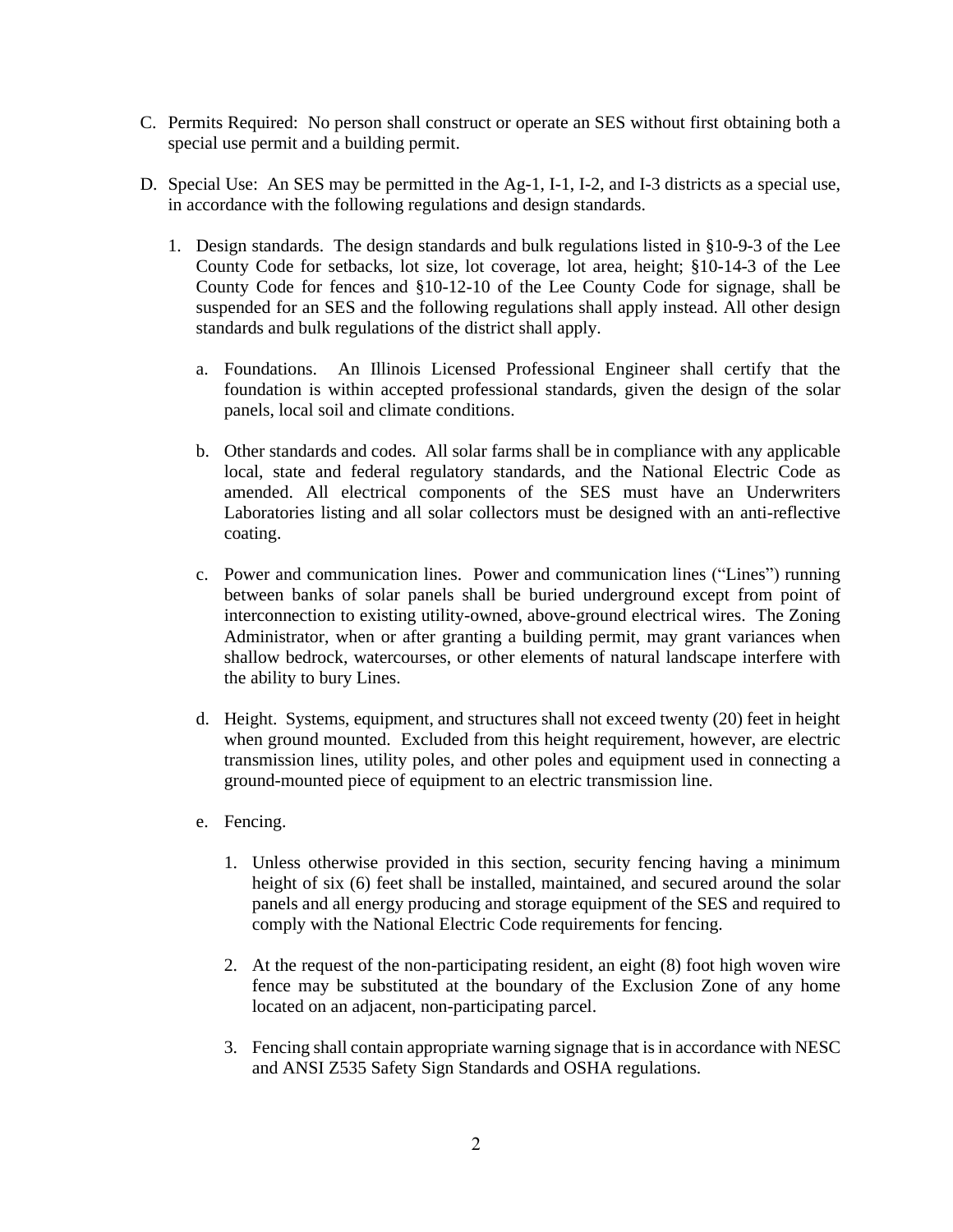- 4. The required fence shall be maintained by the Applicant to prevent the growth of woody vegetation or noxious weeds within and along the fence.
- 5. Fencing is not required between participating parcels.
- f. Setbacks.
	- 1. Equipment Setbacks. A ground-mounted SES shall have the following equipment setbacks:
		- i. A minimum of fifteen (15) feet from any property line.
		- ii. A minimum of four hundred (400) feet from any foundation of an adjacent, non-participating primary dwelling, [i.e., an eight hundred (800) foot by eight hundred (800) foot, square exclusion zone centered on the adjacent, nonparticipating primary dwelling foundation].
		- iii. A minimum of sixty (60) feet from the centerline of any township roadway; a minimum of seventy-five (75) feet from the centerline of any county roadway, and a minimum of fifty (50) feet from the right-of-way of any state road.
		- iv. A minimum of four hundred (400) feet from the property line of any platted subdivision.
		- v. A minimum of five hundred (500) feet from any dwelling for any inverters, transformers and/or storage equipment that are part of the project unless a waiver is obtained from the owner of the dwelling.
		- vi. No setbacks are required between adjacent participating land parcels.

The Zoning Board of Appeals may recommend granting a variance to any setback requirement so long as the necessary waivers have been obtained from property owners in which they agree to waive any setback requirements. The Zoning Board of Appeals' recommendation regarding any variations will be a part of the Zoning Board of Appeals' recommendation to the County Board.

- 2. Fencing Setbacks.
	- i. Fences adjoining roadways may be placed up to the property line.
	- ii. All other fences shall be set back a minimum of three (3) feet from property lines to allow non-participating landowners to farm up to property lines and for the developer to access the outside of the fence for maintenance purposes.
	- iii. Fences around adjacent, non-participating dwellings shall be set back to the boundary of the Exclusion Zone.
	- iv. Fences around platted subdivision shall be set back a minimum of four hundred (400) feet from the subdivision property line.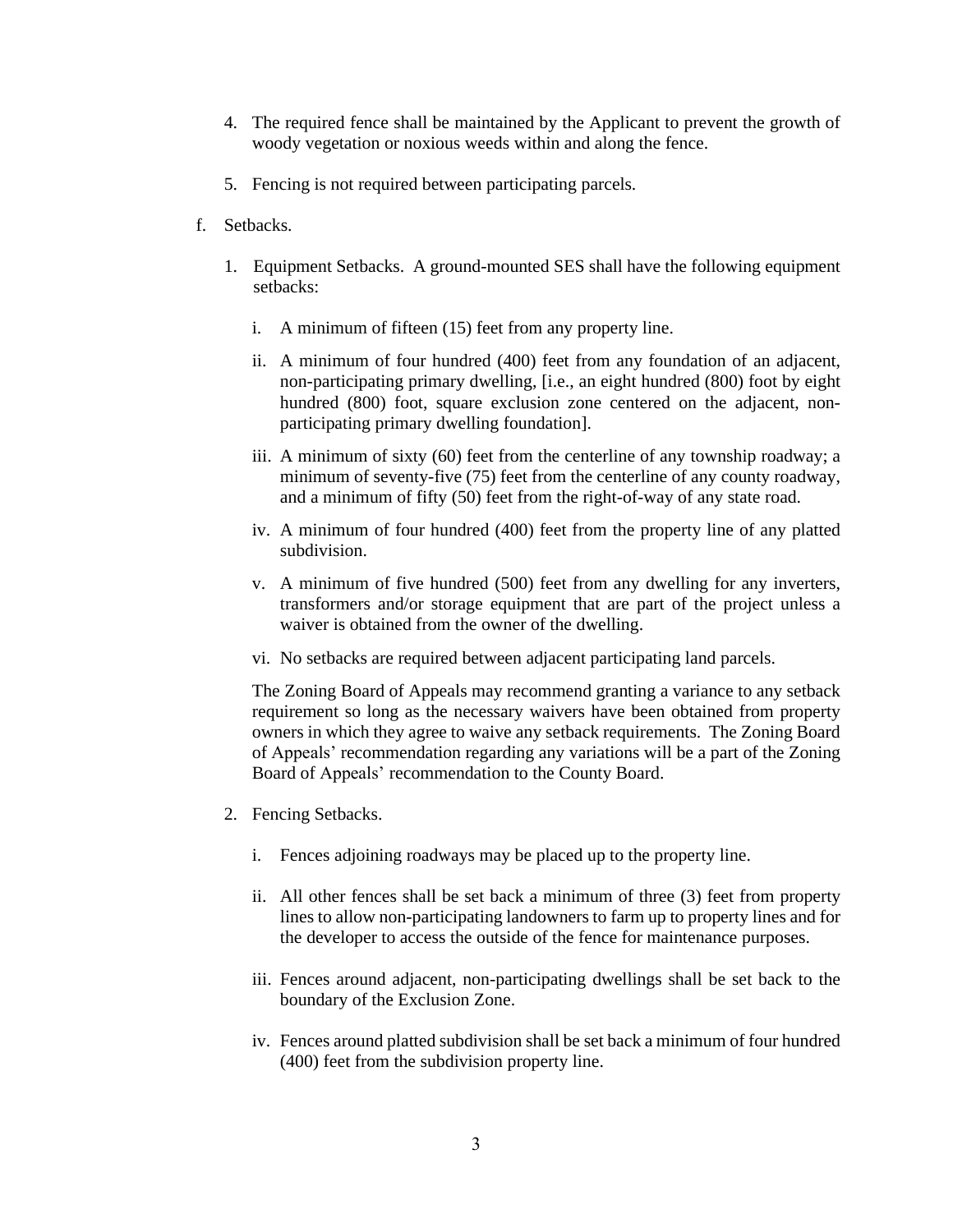- g. Security. Knox boxes and keys shall be provided at locked entrances for emergency personnel access.
- h. Lighting. If lighting is provided at the site, lighting shall be shielded and downcast to minimize light pollution on adjacent parcels.
- i. Noise. Noise levels must meet the Illinois Pollution Control Board noise standards (35 IL Administrative Code Part 900). After construction of the SES, the Zoning Administrator shall take appropriate enforcement action as necessary to investigate each noise complaint and take any additional enforcement action as proves warranted to stop any violation that is occurring, including but not limited to requiring the Applicant to take reasonable steps to mitigate the noise complaint.
- j. Glare. Solar collectors shall be placed such that concentrated solar glare does not project onto nearby structures, roadways or other areas accessible to the public. The Applicant has the burden of proving that any glare produced does not have significant adverse impact on neighboring or adjacent uses either through siting or mitigation. After construction of the SES, the Zoning Administrator shall take appropriate enforcement action as necessary to investigate each complaint of glare and take any additional enforcement action as proves warranted to stop any significant glare that is occurring, including but not limited to requiring the Applicant to take reasonable steps to mitigate the glare such as the installation of additional screening.
- k. Screening. In an effort to help minimize the visual impacts of an SES on adjacent, nonparticipating dwellings, from a single-story dwelling viewpoint. Screening shall be provided as follows:
	- 1. Platted Subdivisions. A platted subdivision shall have a visual screen designed, installed, maintained and ultimately removed by the Applicant at the time of decommissioning. The visual screen will be installed on the property being leased by the SES, immediately adjacent to the property line. This provides for the most effective screening and minimizes the potential of drain tile damages.
	- 2. Adjacent, Non-participating Dwellings, Excluding Platted Subdivisions. Subject to the provision of this paragraph, a Visual Screening Option shall be provided by the Applicant to the owner of any adjacent, non-participating dwelling.
		- i. The Visual Screening Option shall provide the following options:
			- 1. The owner of any adjacent, non-participating dwelling, at their discretion, may elect to receive a one-time payment from the Applicant equal to the cost of design, installation, maintenance, and removal of a visual screen in lieu of the actual visual screen. This option shall be detailed in writing by the Applicant, including a proposed design and budgetary estimate for the design, installation, maintenance, and removal of the visual screen, as prepared by an Illinois Registered Landscape Architect. This one-time payment allows for the owner of the adjacent, non-participating dwelling to install the visual screen on their own property if and as they desire. This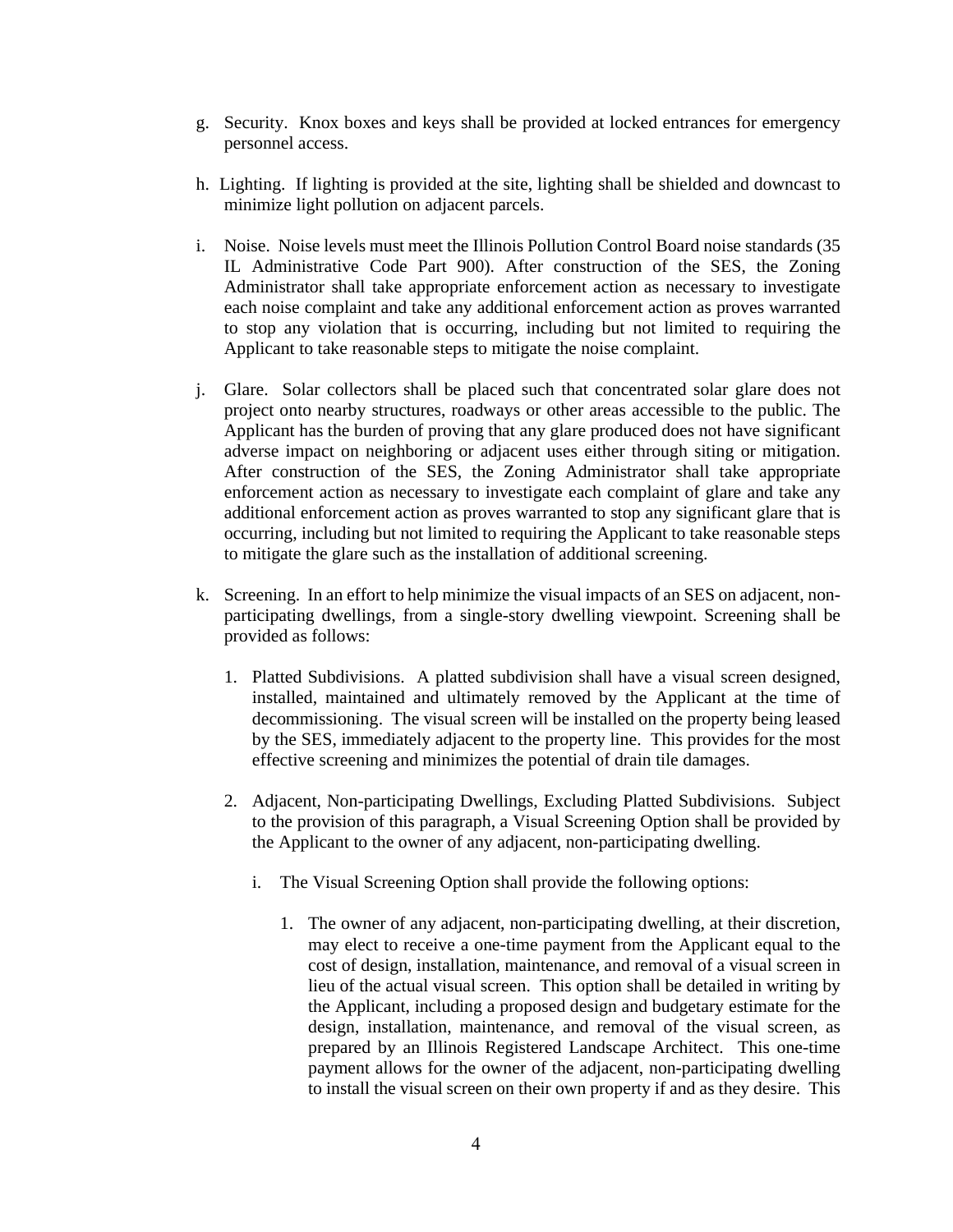one-time payment shall be paid prior to the issuance of any building permit, and proof of payment shall be provided to the Zoning Administrator.

OR

- 2. The owner of any adjacent, non-participating dwelling, at their discretion, may request a visual screen be designed, installed, maintained and ultimately removed by the Applicant at the time of decommissioning. If this option is chosen, the visual screen will be installed on the property being leased by the SES, immediately adjacent to the property line. This provides for the most effective screening and minimizes the potential of drain tile damages.
- ii. If the owner of any adjacent, non-participating dwelling does not elect one of the above two (2) options, no visual screen will be installed, and a one-time payment will be provided as described in the first option.
- iii. A minimum of thirty (30) days prior to the issuance of any building permit, the Applicant shall provide a signed copy of a Memorandum of Understanding to the Zoning Administrator, outlining the terms of the Visual Screening Option as agreed upon by the Applicant and owner of any adjacent, non-participating dwelling.

Standards for a Visual Screen are as follows:

- 1. A Visual Screen shall be in the form of vegetative landscaping, opaque fencing, or approved combination thereof, as agreed upon by the non-participating landowner and the Applicant.
- 2. All Visual Screens shall be designed and prepared by an Illinois Registered Landscape Architect.
- 3. All fences used as, or part of, a Visual Screen must be built in accordance with §10-14 of the Lee County Code.
- 4. All vegetative landscaping shall be planted at a minimum of three (3) feet tall and must reach a minimum height of eight (8) feet within four (4) years of planting.
- 5. If the vegetative landscaping, or any portion thereof, that has been installed by the Applicant does not maintain a height of eight (8) feet any time after its fourth (4<sup>th</sup>) year of being planted, the Visual Screen, or affected portion, shall be replaced by the Applicant at the start of the next growing season.
- 6. All Visual Screens that are installed by the Applicant shall be maintained in good condition by the Applicant at all times.
- 7. The Visual Screen shall be installed as early as possible in construction phase of the SES.
- l. Signage. A warning sign that is in accordance with NESC and ANSI Z535 Safety Sign Standards and OSHA regulations shall be provided at the entrance to the facility and along the perimeter to the SES. The sign at the entrance to the facility shall include the facilities 911 address and a 24-hour emergency contact number.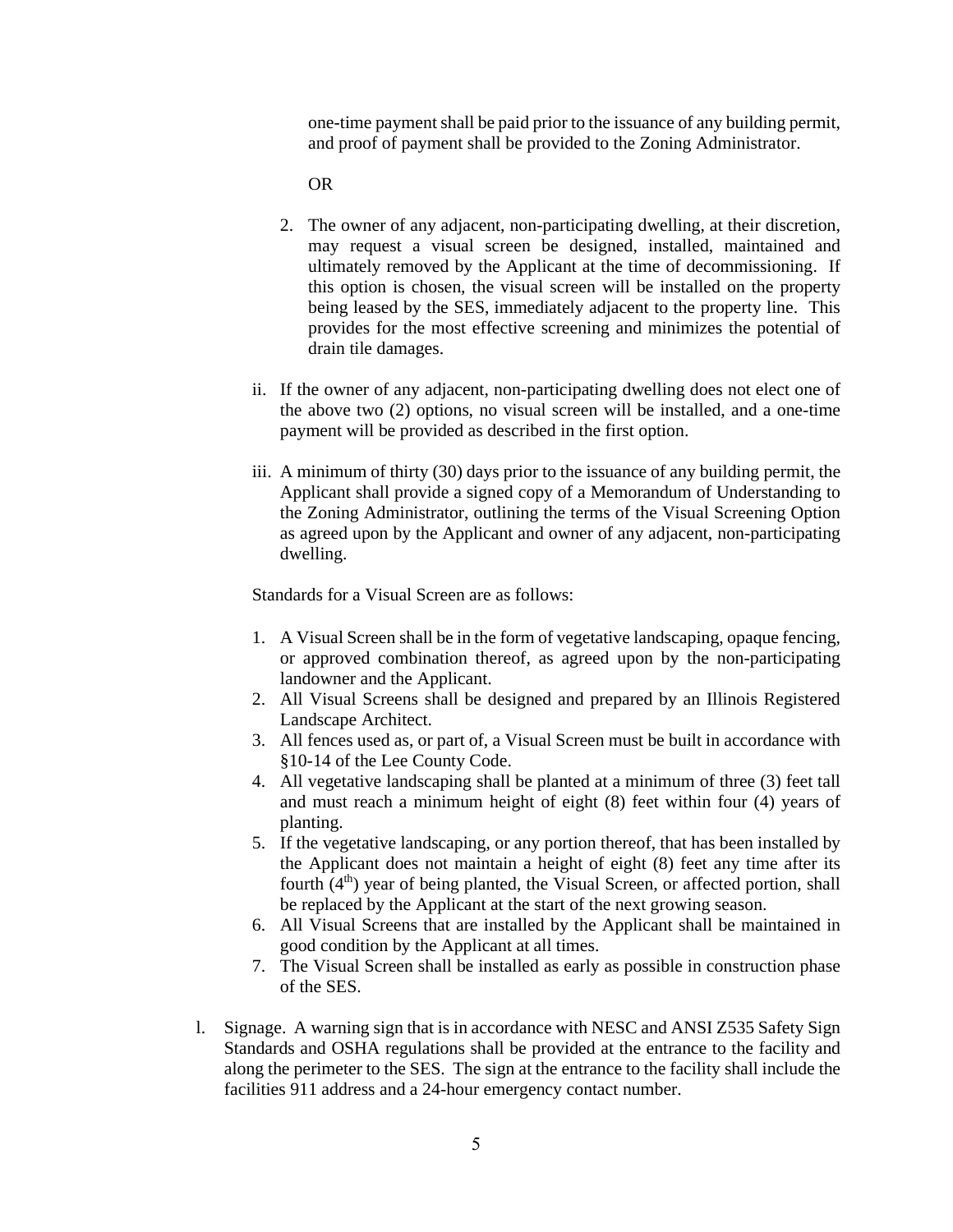- m. Outdoor storage. Only the outdoor storage of materials, vehicles and equipment that directly support the operation and maintenance of the SES shall be allowed, except for outdoor storage that is otherwise expressly allowed in the zoning district as specified herein. The Zoning Administrator or their designee shall have the discretion to determine whether outdoor storage complies with this provision.
- n. During construction of the SES, construction activities shall commence no earlier than 6:00 A.M. and shall be discontinued no later than 9:00 P.M.
- E. Application Requirements.Due to the unique nature and special requirements of an SES and the potential impacts of an SES on adjoining properties and government services, the SES shall be required to submit and obtain approval on the following items in addition to any requirements specified in the special use section of the County Code or special conditions required by the County Board. The required information must be submitted either with the application or during the hearing on the application before the Zoning Board of Appeals. The Applicant shall provide thirty (30) copies of all required submittals to the Zoning Office. However, the Applicant shall only be required to submit two (2) copies of all documents proving ownership or interest in the property. The Applicant shall be required to seek a special use permit for parcels of real estate on which solar collection devices, solar energy related equipment, substations, and other associated infrastructure shall be constructed. A special use permit is not required for a parcel of real estate on which shall be placed or buried only one or more Lines, electric transmission lines, or poles. The application for special use permit need not identify the specific location of each solar panel, access road, access point, underground or overhead electric line, transformer, or other element of the SES. The application for a building permit, however, must provide the specific location of each solar panel, access road, access point, underground or overhead electric line, transformer, or other element of the SES.
	- 1. Community Meeting. Prior to the submission of an application for a Special Use Permit for an SES, a community information meeting shall be organized and hosted by the Applicant. The purpose of the meeting is outreach, with the intent of providing complete information to the community in an informal setting. The meeting shall not be construed to be a local government meeting or formal public hearing. The meeting shall be conducted in accordance with the following protocol:
		- a) Notification. The Applicant shall notify the Lee County Board, Zoning Administrator, the Township Board of the affected Township, and all persons who own real estate within a minimum of one thousand (1000) feet of the proposed solar project boundary as sited in the application for Special Use Permit, a minimum of ten (10) days prior to the community meeting. Notification may be sent by regular, first-class mail. Notification via local newspaper, radio stations and social media should be considered.
		- b) Meeting Date/Time/Location. The meeting shall be held a minimum of forty-five (45) days prior to the hearing on the petition/application for Special Use Permit, on a weeknight (Monday through Thursday) at an accessible location within a Township where the proposed project will be located, such as a Township hall or other community center, or alternately at the Old Lee County Courthouse.
		- c) Content of Meeting. The informational meeting shall be arranged and hosted by the Applicant or a qualified representative and shall at a minimum include a detailed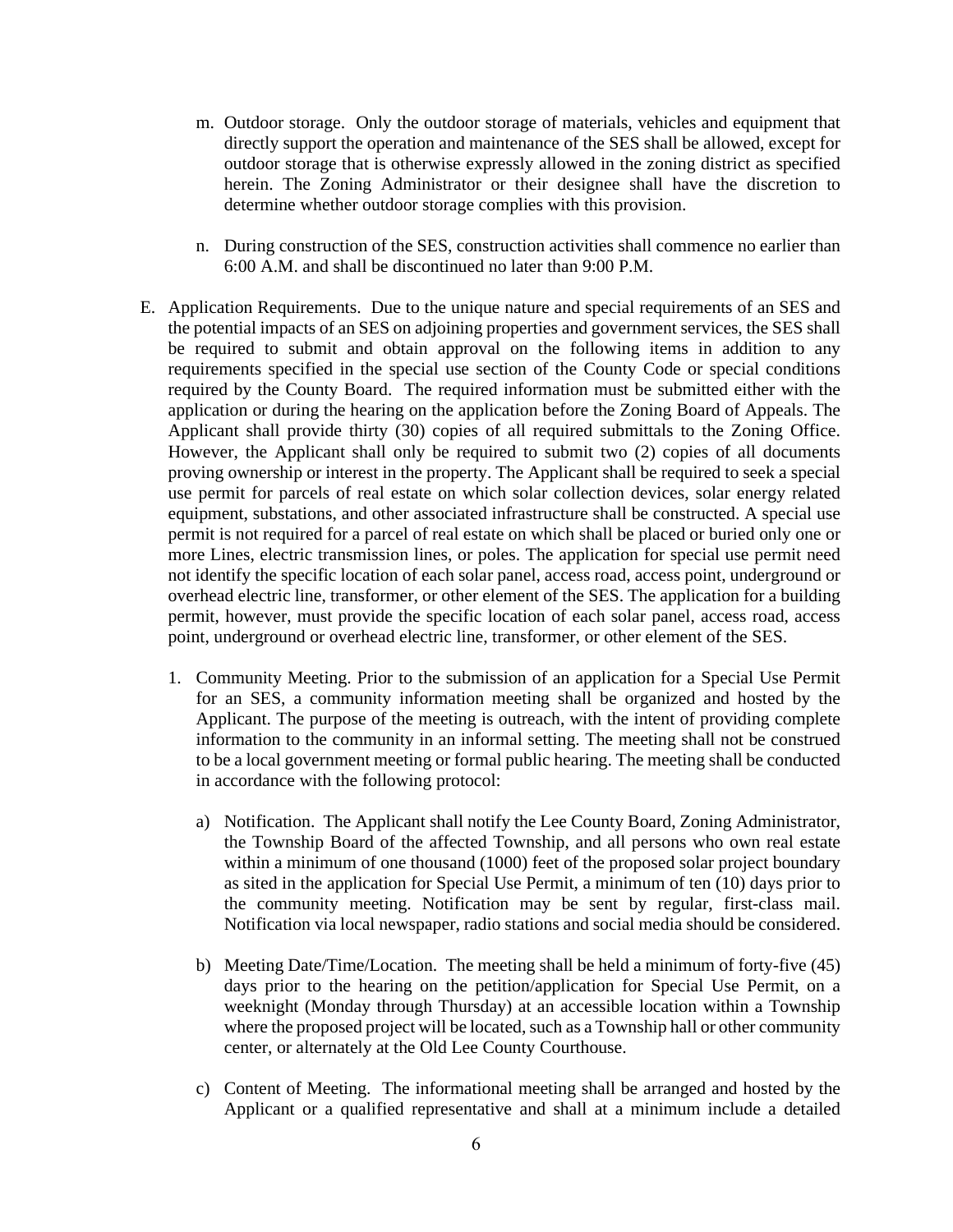explanation of the project, the site plan for the proposed project, anticipated construction schedule, the landscaping and screening plan, and the decommissioning plan.

- 2. A site plan with existing conditions showing the following:
	- a. Existing property lines from the exterior boundaries, including the names of adjacent property owners and current use of those properties.
	- b. Existing public and private roads, showing widths of the roads and any associated easements.
	- c. A contour map showing topography at two-foot intervals of the project site.
	- d. Existing vegetation (list type and percent of coverage: i.e., cropland, grassland, wooded areas etc.).
	- e. Waterways, streams, and rivers.
	- f. A copy of the current FEMA FIRM map that shows the subject property.
	- g. Mapped soils according to the Lee County Soil Survey.
	- h. Surface water drainage patterns, and to the extent possible, subsurface drainage lines.
	- i. Existing pipelines and utilities.
- 3. A plan for the SES showing the following:
	- a. Planned location and spacing of solar panels.
	- b. Planned location of access roads and access points.
	- c. Planned location, height, and fencing materials of all fencing.
	- d. Planned location of Lines connecting the SES to a building, substation, or other electric load.
	- e. Planned new electrical equipment other than at the existing building or substation that is to be the connection point for the SES.
	- f. Weed/Grass Control. At a minimum, the Applicant shall adhere to the AIMA weed control requirements. The Applicant shall submit and adhere to an acceptable weed/grass control plan for property inside and outside the fenced area for the entire property. Vegetation between the fencing and the property line shall be maintained such that noxious weeds are controlled or eradicated consistent with the Illinois Noxious Weed Law (505 ILCS 100/1 et seq.).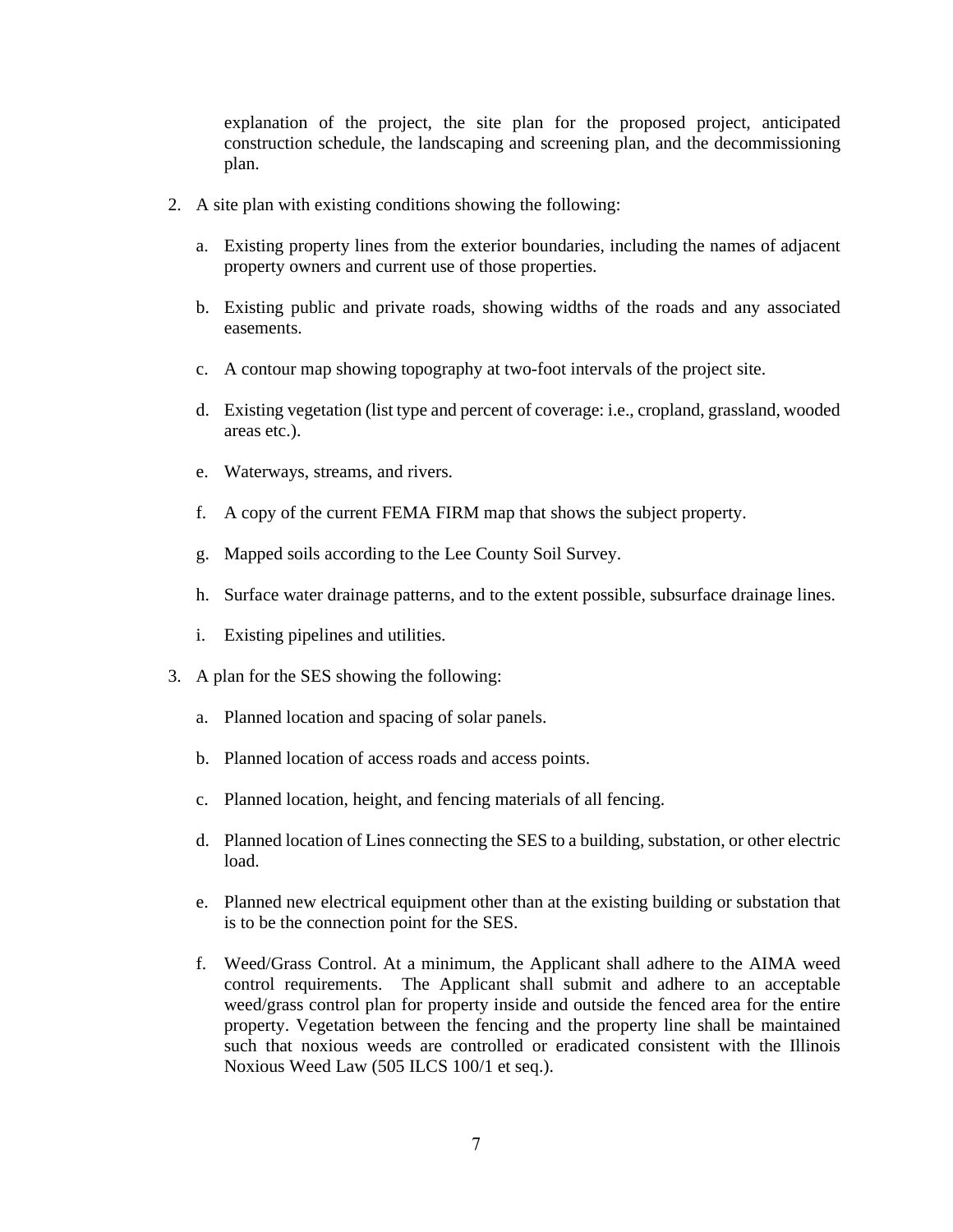- g. Landscaping. A landscape plan shall be submitted which shall incorporate native grasses, flowers, plants which will provide wildlife and pollinator habitat, soil erosion protection and/or aid in strengthening the soil structure.
- 4. Manufacturer's specifications.
	- a. The Applicant shall provide standard manufacturer's specifications and recommended installation methods for all major equipment, including solar panels, mounting systems and foundations for poles and racks. Specifications for the actual equipment to be used in the SES shall be required before a building permit is issued.
- 5. Connection and Interconnection.
	- a. A description of the method of connecting the SES to a building or substation.
	- b. At the time of applying for building permit, the Applicant shall provide proof that the Applicant has entered into an agreement to sell the power to be generated by the SES.
- 6. Aviation Protection.
	- a. For any SES to be located within five hundred (500) feet of an airport or within approach zones of an airport, the Applicant shall complete and provide the results of the Solar Glare Hazard Analysis Tool (SGHAT) for the Airport Traffic Control Tower cab and final approach paths, consistent with the Interim Policy, FAA Review of Solar Energy Projects on Federal Obligated Airports, or most recent version adopted by the FAA.
- 7. Fire Protection.
	- a. The Applicant shall provide for a fire protection plan for the construction and the operation of the facility and shall provide for and maintain reasonable means of access for emergency services.
- 8. Endangered Species and Wetlands.
	- a. The Applicant shall be required to initiate a natural resource review consultation with the Illinois Department of Natural Resources ("IDNR") through the Department's online EcoCat Program. The Applicant shall include a copy of the Agency Action Report and the response from the IDNR. Areas reviewed through this process will be endangered species and wetlands. The cost of the EcoCat consultation shall be borne by the Applicant.
	- b. The SES shall be located, designed, constructed, and operated so as to avoid and, if necessary, mitigate the impacts to wildlife to a sustainable level of mortality.
- 9. Road Use Agreements.
	- a. Road Use Agreement Approval Requirements.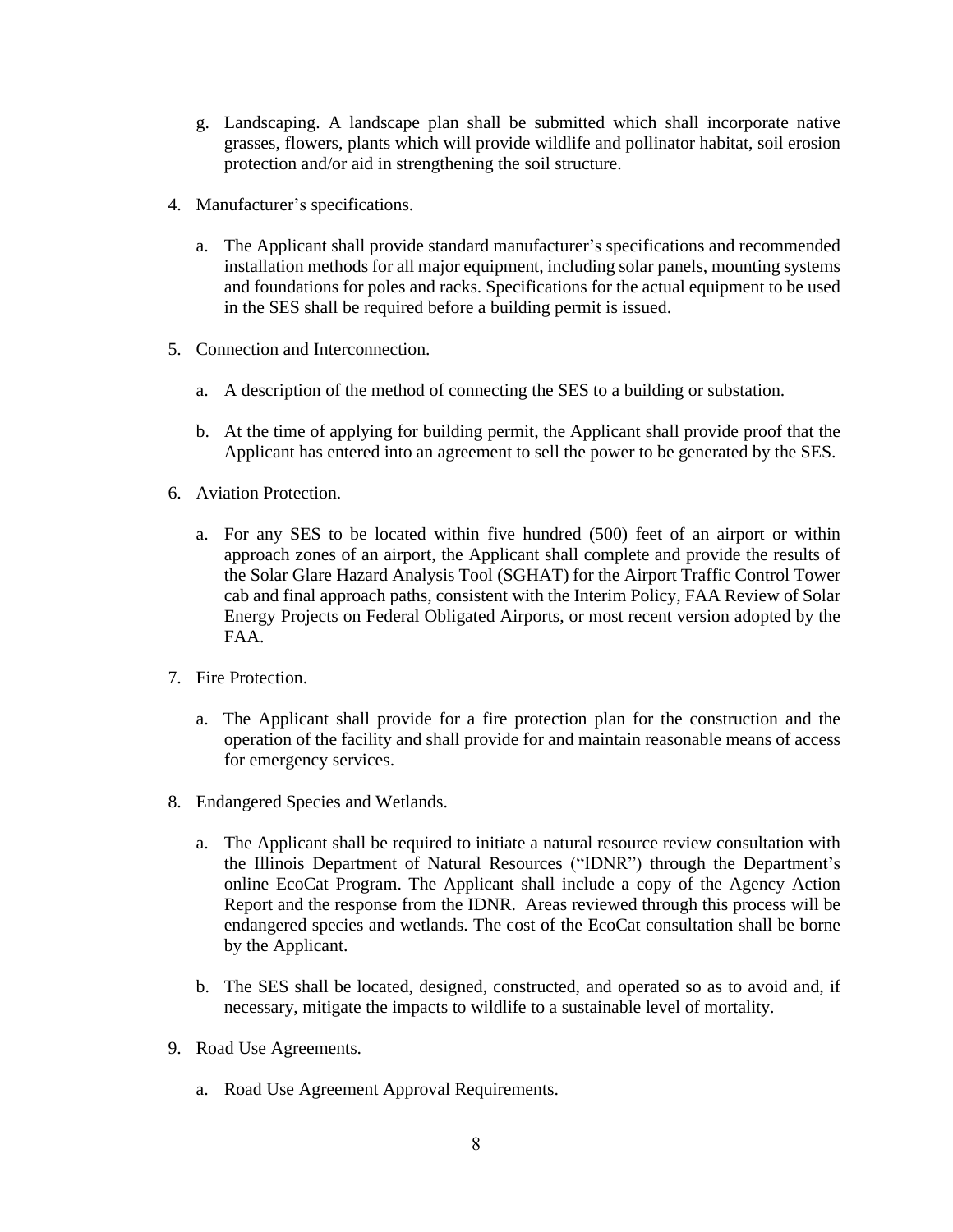- i. A Road Use Agreement (RUA) shall be approved by the Developer and the County Board not less than thirty (30) days prior to the issuance of the building permits for the SES project.
- b. Agreement Contents.
	- i. The contents of the Road Use Agreement shall include, but not be limited to the following:
		- a. Transportation Impact Analysis (TIA) that details the expected construction routes and the ESAL count per roadway segment. Core samples, or nondestructive testing methods, as approved by the County Engineer, shall be used to determine the base and surface thicknesses of each public roadway used. In addition, all bridges and culvers on the construction routes shall be identified and evaluated for structural adequacy. Adequate exhibits shall be included so that the full impact to the public roadways within the project footprint can be determined.
		- b. Requirements that regulate the construction traffic impacts.
		- c. Requirements for repairing damages to the roadway base, surface and appurtenances, in addition to providing for roadway surface upgrades.
		- d. Governing practices regarding utility installations on or near the rights of way.
		- e. County requirements that include providing permits when proper information is provided by the Developer.
		- f. Requirement for a Certificate of Liability Insurance for ten million dollars (\$10,000,000) per occurrence.
		- g. Requirement for a Security instrument in the amount of one hundred twentyfive percent (125%) of the estimated roadway base damage repair and roadway surface repairs and upgrades.
- c. Consulting Fund. Not less than thirty (30) days after zoning has been granted, an initial engineering and legal fee of no less than one hundred thousand dollars (\$100,000) shall be deposited into the County Treasury (the Consulting Fund) to cover all engineering consulting and legal fees incurred by the County for the duration of the project from conception to completion. The amount of the initial engineering and legal fee may be adjusted at the discretion of the County Engineer based on the size of the proposed project. Additional funds shall be required, as deemed necessary by the County Engineer. Monies remaining in the Consulting Fund at the completion of the project will be refunded back to the SES project.
- 10. Storm Water Management, Retention of Topsoil and Minimized Disturbance to Prime Farmland.
	- a. Storm Water Management.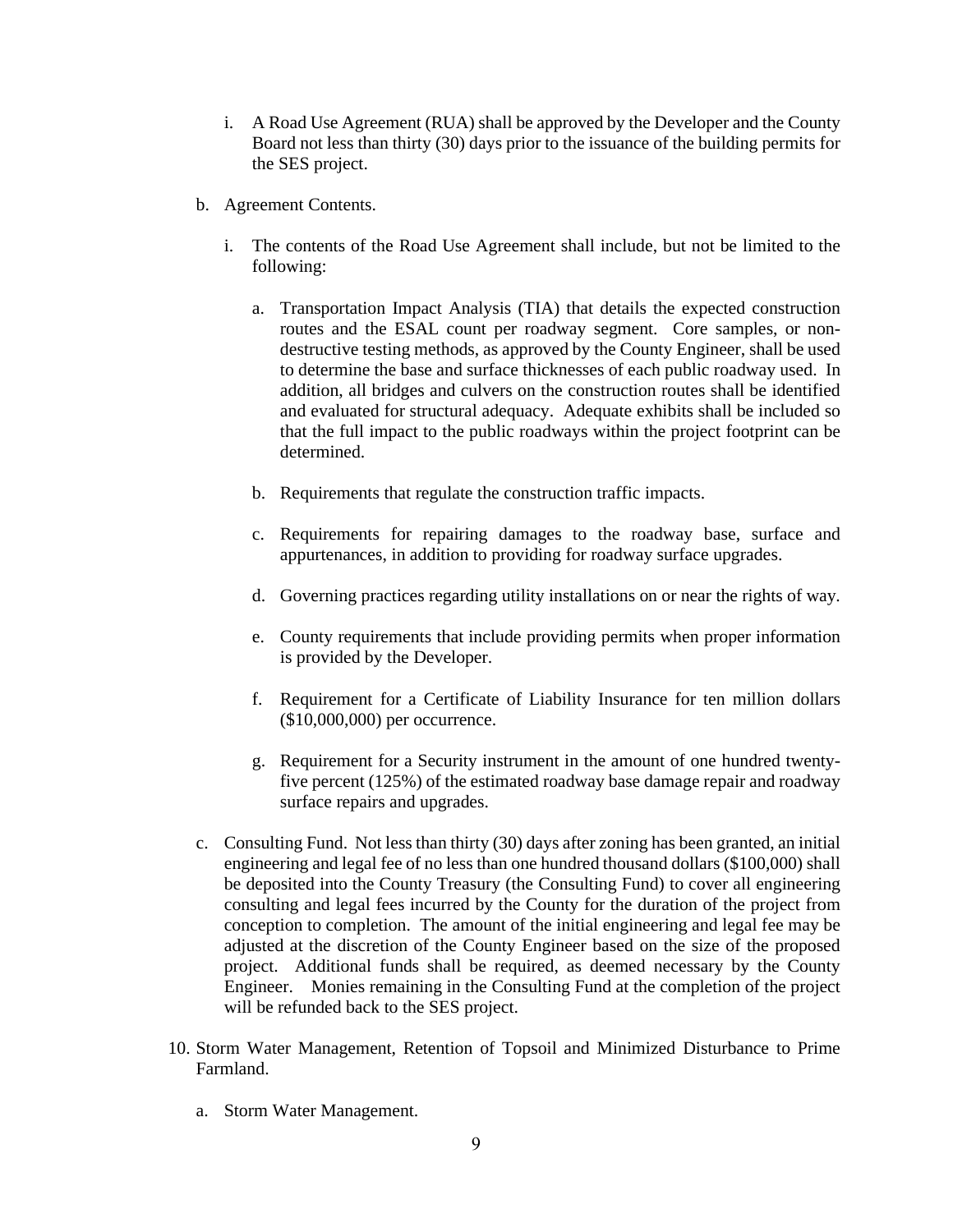At a minimum, the Applicant shall adhere to the AIMA standards addressing soil retention and restoration issues. A storm water management plan and drainage permit in accordance with the County's Storm Water Management Ordinance (Lee County Code §11-4) shall be approved by the County Engineer before the issuance of the project building permit. The plan shall be signed and sealed by an Illinois Licensed Professional Engineer.

b. Retention of all Topsoil.

No topsoil may be removed, stripped, or sold from the proposed SES site pursuant to or as part of the construction of the SES.

c. Minimizing Disturbance of Prime Farmland as defined by the U.S. Department of Agriculture.

Any SES to be located on identified prime farmland shall minimize the disturbance to prime farmland as follows:

- i. The disturbance to prime farmland caused by construction, operation, and deconstruction of the SES shall be minimized at all times consistent with good engineering practice.
- ii. Disturbance to prime farmland shall be offset by establishment of a vegetative ground cover within the SES that includes the following:
	- (a) The vegetative ground cover shall use native plant species as much as possible and shall be based on a site assessment of the site geography and soil conditions.
	- (b) The species selected shall serve a secondary habitat purpose as much as possible.
	- (c) Maintenance of the vegetative ground cover shall use a combination of management approaches to ensure safe, cost-effective, reliable maintenance while minimizing environmental risks.
	- (d) The plan to establish and maintain a vegetative ground cover that includes native plant species as much as possible shall be detailed in a landscape plan included in the SES application. The landscape plan shall include the weed control plan required by subsection E (3-f).
	- (e) The SES shall be required to initiate and comply with all recommendations of the Lee County Soil & Water Conservation District's Natural Resources Information Report as to the appropriate vegetative ground cover species selections.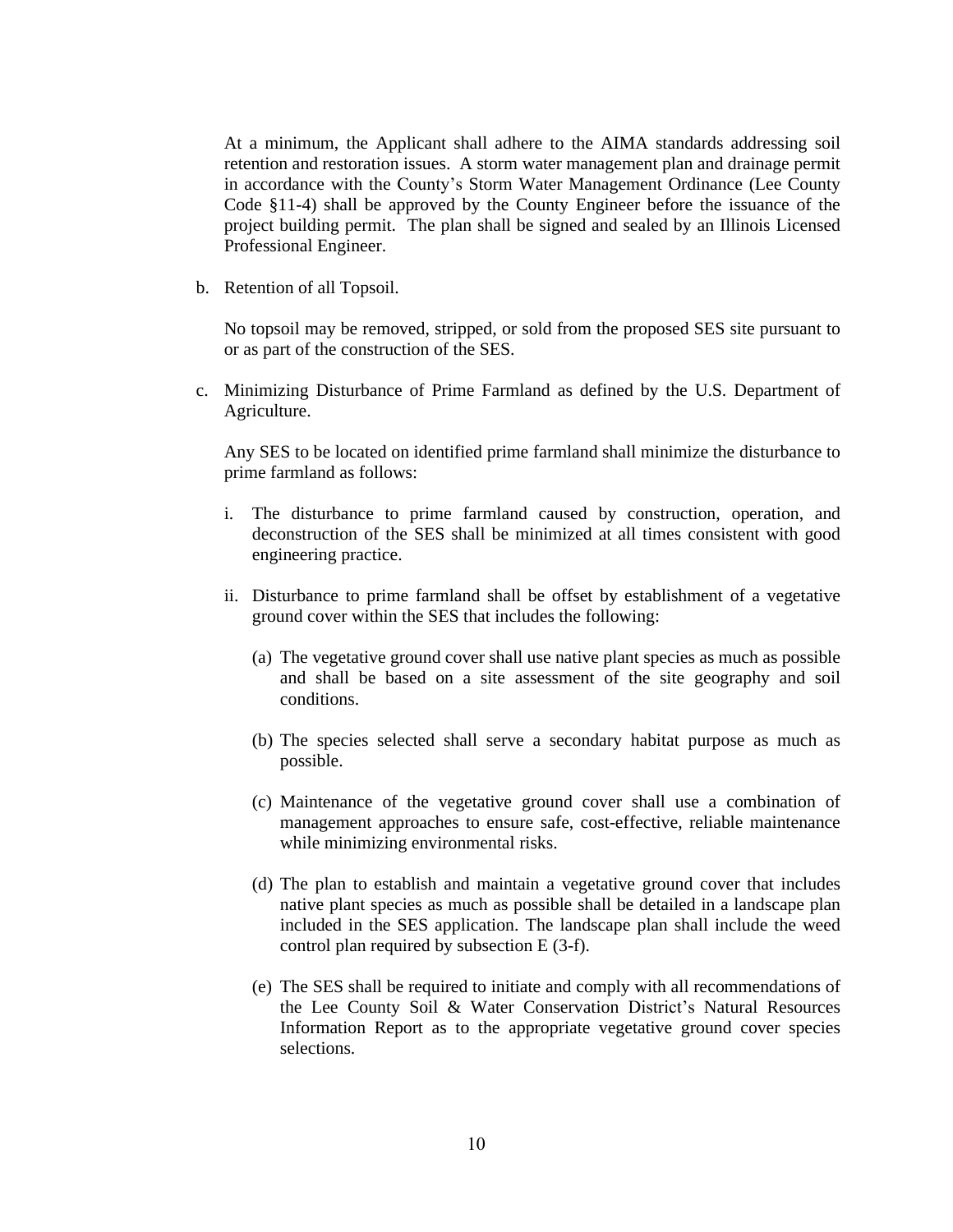- 11. Agricultural Impact Mitigation Agreement (AIMA). The Applicant shall enter into and adhere to the AIMA with the Illinois Department of Agriculture, prior to construction, pursuant to 505 ILCS 147/15.
- 12. Drainage. The Applicant shall commit to repairing or restoring all drainage tiles damaged during construction and deconstruction to the same or better condition as to when construction began, specifically outlined in the AIMA. The Applicant shall also commit to contact local drainage districts before the start of any construction to locate drainage district tiles.
- 13. Interference: The Applicant shall verify that there will be no communication interference resulting from the SES project. If, after the start of the Commercial Operation Date of the SES project, the Applicant receives a written complaint from a property owner within a one (1) mile radius around the project boundary, related to interference with local broadcast residential television or radio, the Applicant shall respond within ten (10) working days after being notified, and shall use commercially reasonable efforts to mitigate any problems on a case-by-case basis.
- 14. Duration of Special Use Permit. Notwithstanding the provisions of Section 10-2A-3 of the Lee County Code, the Zoning Administrator shall revoke a special use permit granted for any SES when a building permit has not been secured within three (3) years from the date the special use was granted. The County Board may extend this three-year period for such time as it shall determine, for good cause and without further hearing before either the Zoning Board of Appeals or the County Board.
- F. Operational Standard Conditions
	- 1. Maintenance
		- a. The Applicant of the SES must submit, on or before the first  $(1<sup>st</sup>)$  anniversary of the Commercial Operation Date, a summary of operation and maintenance reports to the Zoning Administrator and any other operation and maintenance reports as the Zoning Administrator reasonably requests.
		- b. Any physical modification to the SES that increases the number of solar conversion devices or structures and/or the land area occupied by the SES shall require a new special use permit. Like for like replacements of all SES components including but not limited to solar panels, transformers, inverters, batteries, cabling, shall not require recertification provided replacement is done in an equivalent fashion to the original installation and the required replacement permit fees are paid.
		- c. The Applicant shall explain methods and materials used to clean the SES equipment including an estimation of the daily and annual gallons of water used and the source of the water and the management of wastewater. The Zoning Administrator may request copies of well records from the Illinois State Water Survey and may require an estimate by a qualified hydrogeologist of the likely impact on adjacent water wells.
	- 2. Materials Handling, Storage and Disposal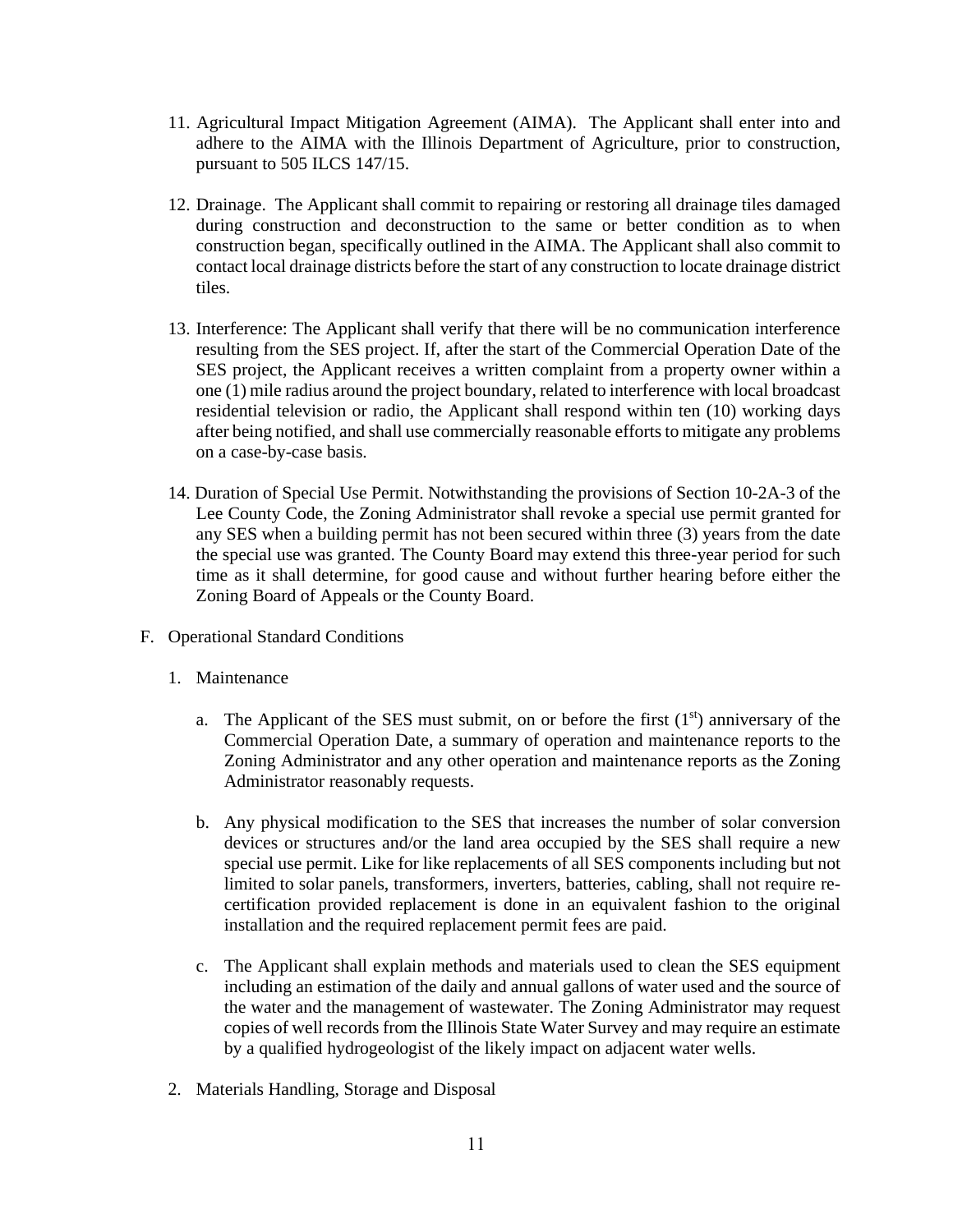- a. All solid wastes related to the construction, operation and maintenance of the SES shall be removed from the site promptly and disposed of in accordance with all federal, state and local laws.
- b. All hazardous materials related to the construction, operation and maintenance of the SES shall be handled, stored, transported and disposed of in accordance with all applicable local, state and federal laws.
- 3. Points of Contact

The Applicant of the SES shall maintain with the Zoning Administrator and Lee County Sheriff's Department a primary and two (2) secondary points of contact. This information shall be kept current at all times, and changes shall be reported immediately or as soon as possible.

- G. Repowering of the Solar Farm.
	- 1. The owner or Applicant of the SES may repower the existing SES to incorporate advances in SES technology including, but not limited to, solar panels, inverters, and balance of system components.
	- 2. Repowering is permitted so long as the project adheres to all conditions of the Special Use Permit as previously imposed.
	- 3. Repowering shall not substantially or fundamentally change the site footprint or make up of the project or the point of interconnection.
	- 4. As such, any repower efforts taken by the owner/Applicant shall be governed by the Ordinance in effect at the time the project was permitted for its Special Use Permit.
	- 5. Any material change to a project must be granted through the Special Use Permit process outlined in the Lee County Code and shall be governed by the current Ordinance, and all fees and costs associated with the Special Use Permit process shall apply.
- H. Decommissioning of the Solar Farm. At a minimum, the Applicant shall adhere to the AIMA decommissioning (deconstruction) requirements.
	- 1. Before a building permit can be granted, the Applicant must present a decommission plan to ensure that all SES facilities are removed after their useful life. Decommissioning of solar panels must occur in the event they are not producing power for twelve (12) consecutive months and/or the landowner does not receive payment for six (6) months. The last day of this twelve (12) month period shall be considered the termination date. The operating company shall complete decommissioning of the SES within twelve (12) months of the termination date, or the County will perform decommissioning at the operating company's expense. The decommission plan shall include provisions and the estimated costs for removal of all structures and modifications including equipment, fencing, roads, and foundations, including but not limited to the restoration of soil and vegetation necessary to return the land to the condition in which it existed at the time the application for special use permit was first filed. The plan must also describe the particular financial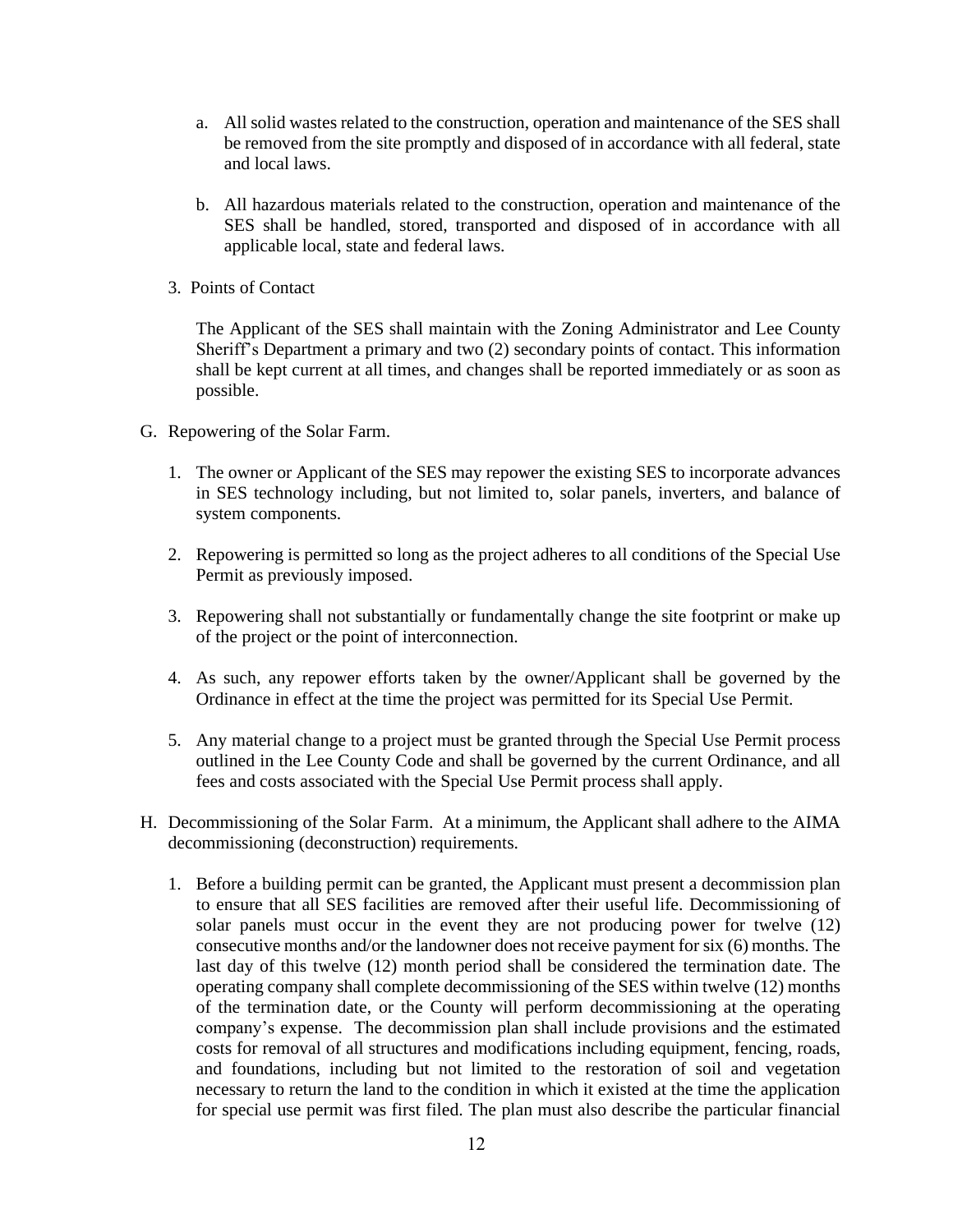security the Applicant proposes to offer to guarantee completion of the Applicant's decommissioning obligations on the site. The issuance of a building permit for any SES shall be made contingent upon the Applicant's prior filing of proof of its fulfillment of the decommissioning security obligation for the entire site, and in no instance shall the financial security be less than fifty thousand dollars (\$50,000) per megawatt. The only acceptable form of security financing shall be the Applicant's deposit of the determined monetary amount in the County escrow account, unless the County Board, in its sole discretion, agrees to accept an alternative security, or a portion thereof, in the form of a security bond approved by the County. An updated decommissioning plan shall be submitted to the Zoning Administrator every five (5) years. The initial updated decommissioning plan shall be submitted on or before the fifth  $(5<sup>th</sup>)$  anniversary of the Commercial Operation Date.

Prior to construction, the Applicant of the SES shall submit an engineer's estimate of cost for decommissioning and disposal/recycling of the SES and restoring the site in accordance with the approved decommissioning plan. Upon review and approval by the Zoning Administrator of the estimate, the Applicant shall deposit, in the County escrow account, unless the County Board in its sole discretion agrees to accept alternative security, or a portion thereof, in the form of a security bond approved by the County, an amount of one hundred fifty percent (150%) of the estimate, so as to cover the cost of decommissioning as well as inflation cost in future years. The value of the surety shall not be reduced based on the salvage value of any materials or equipment.

During the operation of the SES, a new engineer's estimate of cost for decommissioning shall be submitted to the Zoning Administrator every five (5) years. The initial updated cost estimate shall be submitted on or before the fifth  $(5<sup>th</sup>)$  anniversary of the Commercial Operation Date. Upon approval of the estimated costs by the Zoning Administrator, a revised surety shall be provided to the Zoning Administrator in the amount of one hundred fifty percent (150%) of the new estimate. The value of the surety shall not be reduced based on the salvage value of any materials or equipment.

- a. The decommissioning plan shall provide for the removal of the following within twelve (12) months of the termination of SES operation:
	- i. All solar collectors and components, fencing, above-ground improvements, and outside storage.
	- ii. Foundations, pads, and underground electrical wires so as to reclaim all sites to the depth of six (6) feet below the surface of the ground.
	- iii. Hazardous materials shall be disposed of in accordance with federal and state law.
	- iv. Any earth disturbance resulting from the removal of the ground-mounted solar panels must be graded and reseeded, unless otherwise agreed upon by the property owner.
	- v. Vegetative screening that has been installed by the Applicant.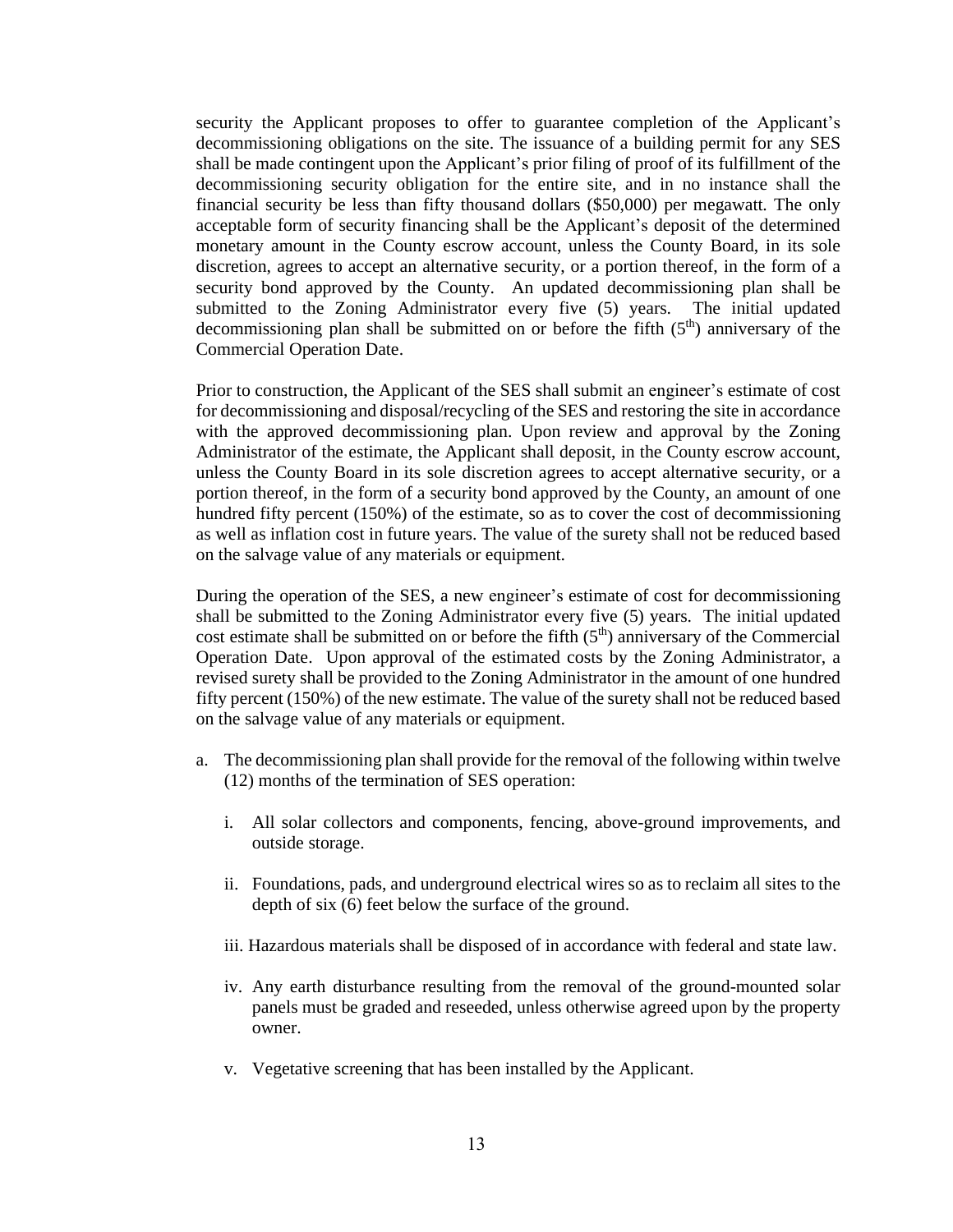- H. Inspections. The Zoning Administrator or his/her representative shall have the right, at any reasonable time and in the presence of the Applicant, its agents and/or assigns, to enter the premises on which the SES has been constructed to inspect all parts of said SES installation and require that repairs or alterations be made with in thirty (30) days if, in his/her judgment, there exists a deficiency in the SES.
- I. Liability Insurance. The Applicant of the SES shall maintain a current general liability policy covering bodily injury and property damage and naming Lee County as an additional insured with limits of at least five million dollars (\$5,000,000) per occurrence and five million dollars (\$5,000,000) in the aggregate with a deductible of no more than five thousand dollars (\$5,000).
- J. Standard Condition for Liability Insurance
	- 1. General Liability Insurance
		- a. The County of Lee, Illinois, its officers and employees shall be included as an additional insured on the General Liability policy on a primary and non-contributory basis for both ongoing and completed operations. A minimum of a three (3) year extended reporting period is required for all claims-made policies.
		- b. The County of Lee, Illinois, its officers and employees shall be named as additional insured with a waiver of subrogation on the Commercial Liability policy.
		- c. Any Commercial Umbrella utilized shall be a "Following Form" policy.
		- d. All policies must contain no more than a thirty (30) day notice of cancellation.
		- e. Current copies of the insurance policies and certificates of insurance shall be kept on file with the Zoning Administrator**.**
	- 2. Maintenance of General Liability Insurance
		- a. The Applicant of the SES shall maintain a current general liability policy covering bodily injury and property damage with minimum limits of a least five million dollars (\$5,000.000) per occurrence and five million dollars (\$5,000.000) in the aggregate.
		- b. The Applicant of the SES shall maintain a current Commercial Auto policy of at least one million dollars (\$1,000,000).
		- c. The Applicant of the SES shall maintain Workman's Compensation insurance in the following amounts:
			- i. One million dollars (\$1,000,000) per accident;
			- ii. Occupational Disease: One million dollars (\$1,000,000) per employee with a policy limit of one million dollars (\$1,000,000).
	- 3. Pollution liability insurance shall be maintained in the amount of five million dollars (\$5,000,000) per policy.